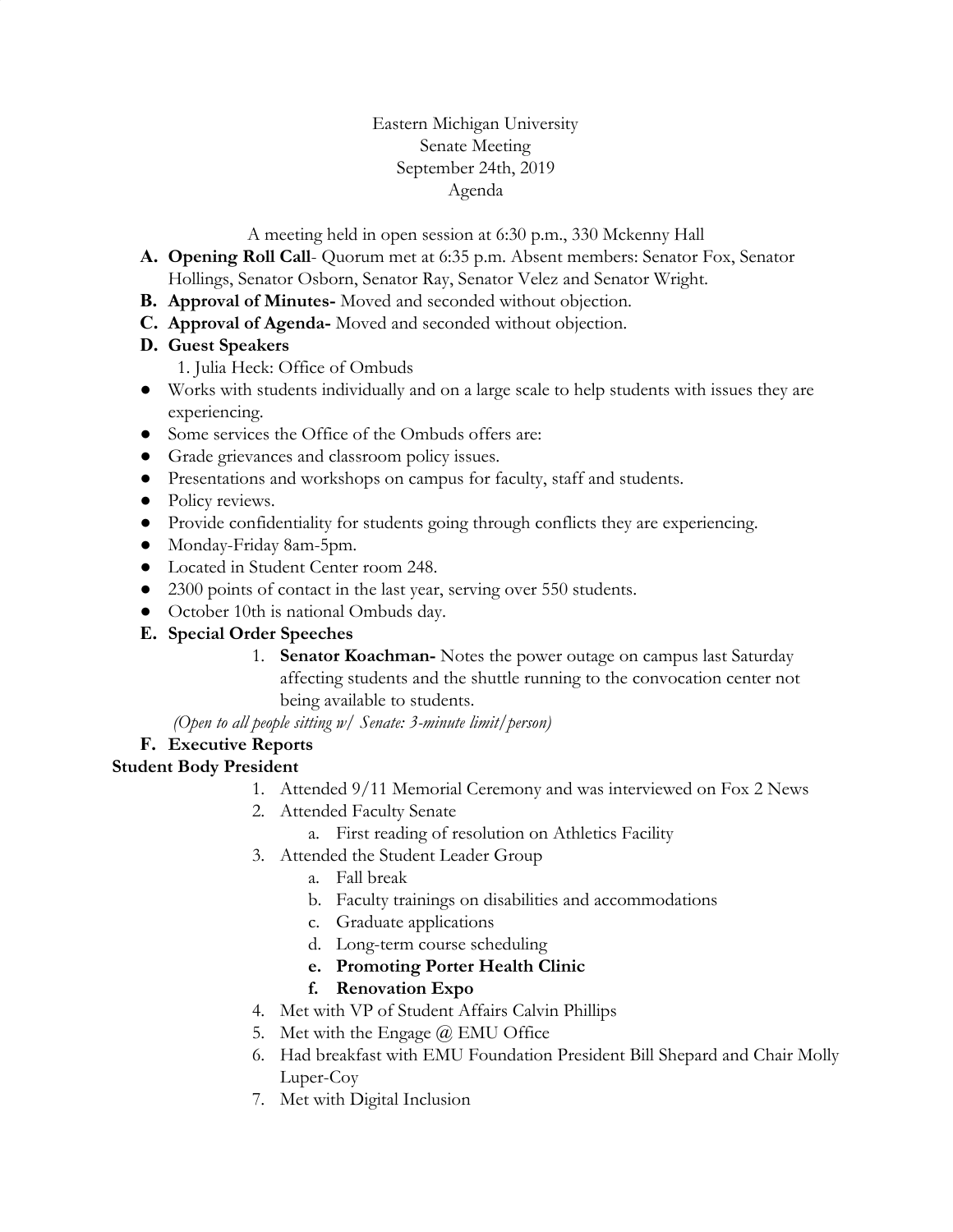- a. Formed agreement for funding FREE computer repairs
- 8. Attended DCACC Meeting
	- a. Update on booth: no money yet spent, but **need volunteers**. Contact President Smith if interested.
	- b. Survey launching soon! Spread the word about **Town Halls** and **Focus Groups**
- 9. Attended EMU Foundation Trustee Orientation
- 10. Corresponded with Madelyn Dooling from Active Minds regarding SG Participation in [SAFE Walk](https://docs.google.com/document/d/1PIA8ipdAH4oyn0ON-GVDKNUOCDk-8gjg5LaZsiHZwc8/edit?usp=sharing) - Sep 27, Lakehouse, 3:30-5:00
- 11. Various administrative and managerial tasks
- 12. Spending from President's Discretionary:
	- a. None to Report

#### **President of the Senate**

- 1. Met with Leigh and Digital Inclusion to collab on coupons for computer repair
- 2. Diversity Campus Climate Assessment meeting
- 3. Scheduled guest speakers Julia Heck and Amber Swanson
- 4. Correspondence with homelessness awareness week planners
- 5. Women of Color Symposium planning
- 6. Met with calvin and michelle to touch base and talk about new administrative projects
- 7. Attended B&F meeting during committee week
- 8. Executive board touch base/individual meeting.

**Speaker of the Senate**

- 1. i-Clicker Pilot Program
	- a. Met with Peggy Ligget- Director of Faculty Development Center
		- i. How can the FDC help
		- ii. Goals and funding
	- b. Met with Rhonda Fowler- Library Director
		- i. Went over the relationship between SG and the library
	- c. Met with Dr. Michael Tew- Provost's Office
		- i. Discussed survey for faculty
- 2. Added resolution process file to the shared drive
	- a. Listed under Senator Resources folder
	- b. Make sure Senators follow the resolution process
- 3. Held IA last Tuesday, the 17th
	- a. No updates

#### **Parliamentarian of the Senate**

- 1. Held a training on September 17th on Roberts Rules for the Senators.
- 2. Sent out the new complete bylaws as we voted on in the last full Senate meeting.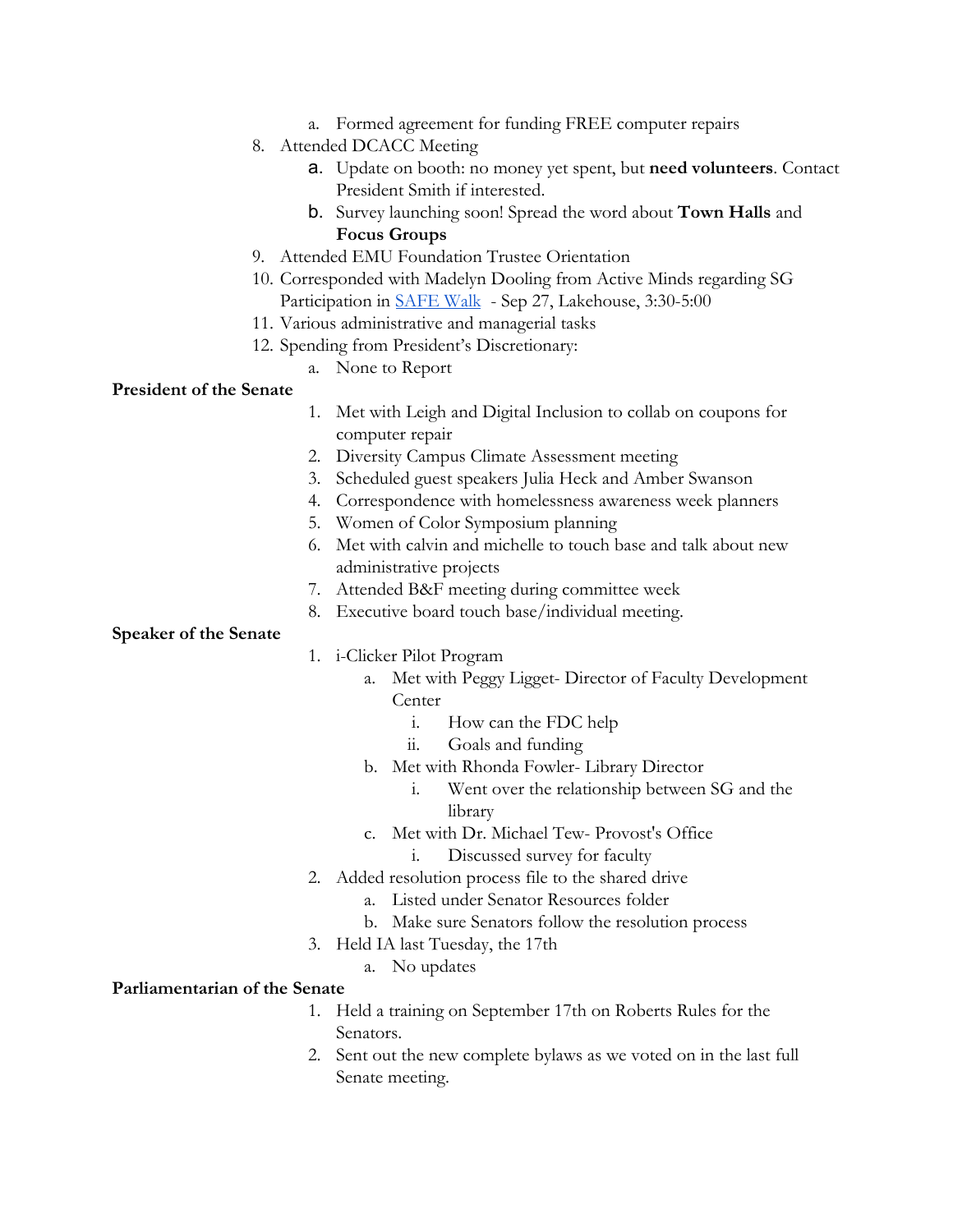3. I will be holding another training next month on the resolution process.

### **Director of Business and Finance Budget:**

- 1. Payroll
	- a. 428.2 hours for E Board + President and Vice President
		- i.  $9/3-9/20 + \text{Backpay (Summer hours)}$
- 2. Internal Operation
	- a. Label Maker and Tape
- 3. Allocation
	- a. Student Org
		- i. Behind the Music \$3,800
		- ii. Surge EMU \$3,000
		- iii. NABA \$1,200
		- iv. Mock Trial \$2,000

# **1. Total: \$10,000**

- b. Club Sports
	- i. Men's Baseball \$2,000
	- ii. Women's Lacrosse \$1,200

# 1. **Total: \$3,200**

## **c. Total: \$13,200**

Line items are separate

Roberts Rules

Solar Kick-off with Ethan

Talked about the allocation process with student orgs and clubs

Funding Process:

- Allocation Form
- Signature Form
- Working Budget

Orgs must fill out the estimated side of the form then send it back with the actual side back to me with receipts to get more funding

# **Failure to do so will result in the org/club to be in bad standing**

Worked with The Speaker of the Senate with I Clickers on how to pay for it Working with the Director of Media Smith to finalize the funding tab.

**G. Old Business-** None.

# **H. Constituent's Forum**

1. Ariana Kahn- Updates senators on LGBTQ+ issues on campus. Working on getting more gender neutral restrooms on campus, and potentially finding a way to get students ID's with their preferred names on them.

*(Open to currently enrolled students: 1hr/total) \*\**

- **I. New Business-** None. *(Each item of Business: 45 minute default\*\*; amend restricted from 10-90)*
- **J. Delegate Reports-**None.
- **K. Gallery Comments-** None.
- **L. Closing Discussion-** None.